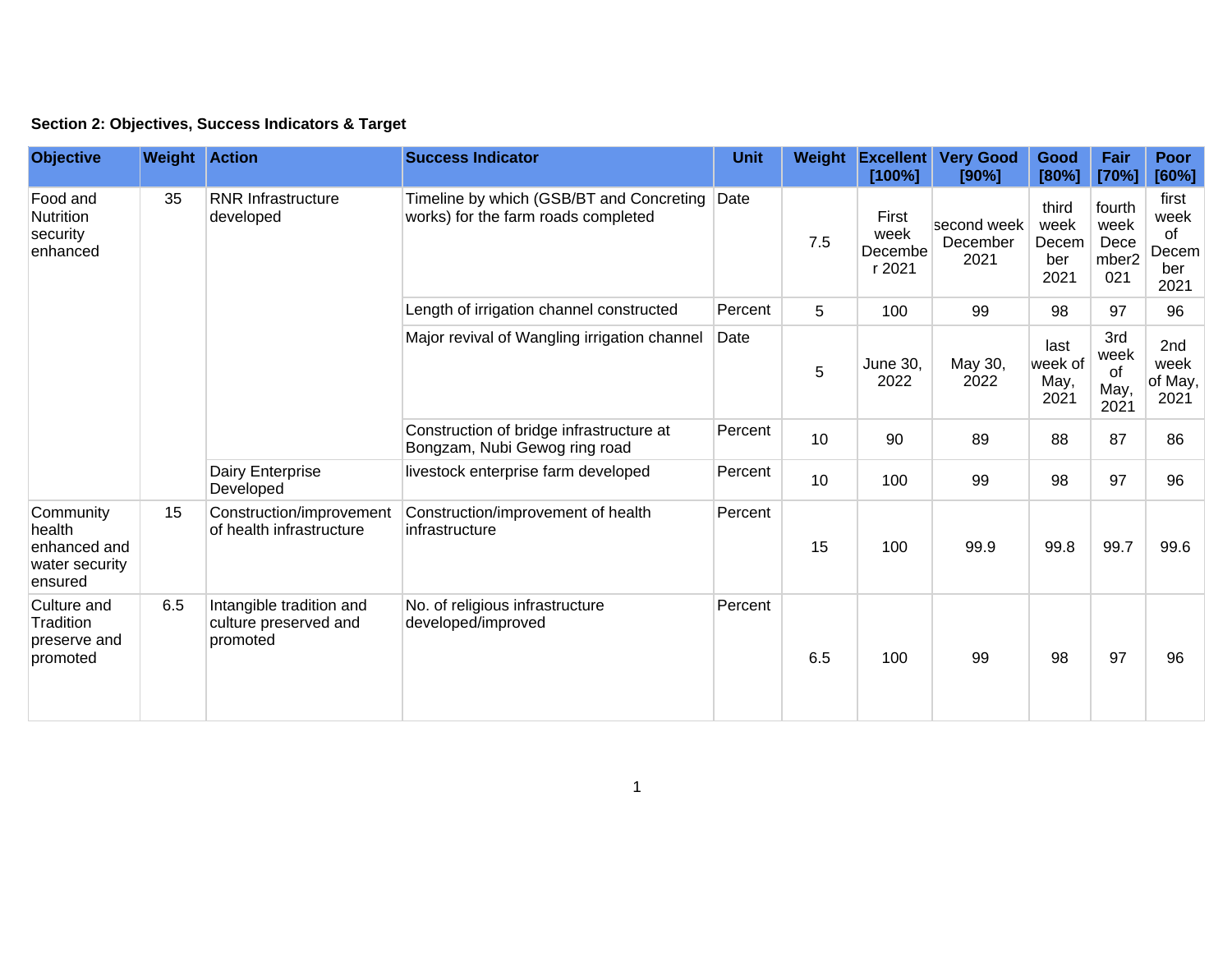| Gainful<br>employment<br>created and<br>local economy<br>enhanced                                                                                          | 6  | Functional tourism<br>promotion CSI developed | <b>Tourism Promotion infrastructure</b><br>development completed                     | Percent | 6  | 100                                                                     | 99                                                                                  | 98                                                                                     | 97                                                                              | 96                                                                                               |
|------------------------------------------------------------------------------------------------------------------------------------------------------------|----|-----------------------------------------------|--------------------------------------------------------------------------------------|---------|----|-------------------------------------------------------------------------|-------------------------------------------------------------------------------------|----------------------------------------------------------------------------------------|---------------------------------------------------------------------------------|--------------------------------------------------------------------------------------------------|
| Livability,<br>Safety and<br>Sustainability<br>of Human<br><b>Settlements</b><br>Improved                                                                  | 15 | Water flagship programme<br>implemented       | Progress of water supply infrastructures<br>development under Water Flagship Program | Percent | 10 | 100                                                                     | 99.9                                                                                | 99.8                                                                                   | 99.7                                                                            | 99.6                                                                                             |
|                                                                                                                                                            |    |                                               | Urban Amenities improved Construction and Improvement of urban<br>amenities          | Percent | 5  | 85% of<br>the total<br>infrastruct<br>ure<br>ent works<br>complete<br>d | 84% of the<br>total<br>infrastructure<br>developm development<br>works<br>completed | 83% of<br>the total<br>infrastr<br>ucture<br>develop<br>ment<br>works<br>complet<br>ed | the<br>total<br>infrastr<br>ucture<br>develo<br>pment<br>works<br>compl<br>eted | 82% of 81% of<br>the<br>total<br>infrastr<br>ucture<br>develo<br>pment<br>works<br>comple<br>ted |
| Quality of<br>education and<br>skills<br>improved,<br>Conduct PD<br>programs for<br>teachers, staff<br>and Principals<br>as per the<br>budget<br>approved. | 15 | Educational infrastructure<br>improved        | Progress of Central School and Large<br>primary school's infrastructure development  | Date    | 15 | First<br>week of<br>May,<br>2022                                        | 2nd week of<br>May, 2022                                                            | 3rd<br>week of<br>May,<br>2022                                                         | 4th<br>Week<br>of<br>May,<br>2022                                               | First<br>week<br>of<br>June,<br>2022                                                             |